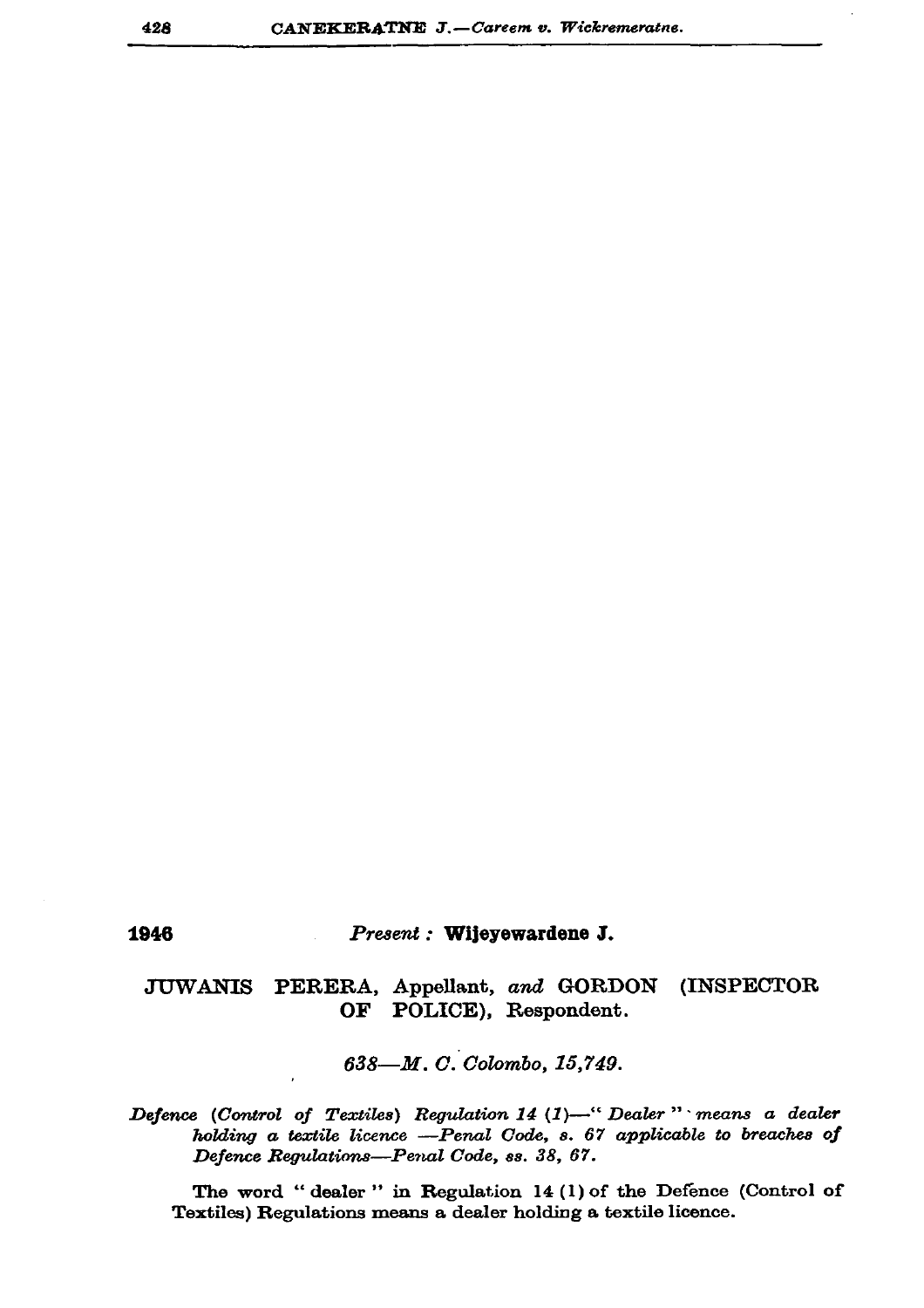Section 67 of the Penal Code would apply to breaches of the Defence Regulations and, in a case falling within it, separate convictions can be entered under two or more counts on the same set of facts provided that the sentence passed is not in excess of the sentence which can be awarded for any one of the counts.

PPEAL against a conviction from the Magistrate's Court, Colombo.

S. Nadesan, for the accused, appellant.

S. Mahadevan, C.C., for the Attorney-General.

 $Cur.$   $adv.$   $vult.$ 

October 1, 1946. WIJEYEWARDENE J.-

The accused was charged-

- (1) with having exposed for sale certain regulated textiles in breach of Regulation 4 (2) of the Defence (Control of Textiles) Regulations published in Gazette No. 9,388 of March 28, 1945, as amended by Regulation 3 in Gazette No. 9,430 of July 11, 1945, and
- (2) with having been in possession of a quantity of regulated textiles in excess of that which he as a consumer could have purchased from a dealer by surrendering all the coupons issued to him for a year in breach of Regulation 14 (1) of the above Regulations.

Each of these offences is punishable with a fine of not less than Rs. 500 and not more than Rs. 5,000 or with imprisonment of either description for a period not exceeding one year or with both such fine and imprisonm. nt (Regulation 59.)

The Magistrate convicted the accused on both the counts and sentenced him to pay a fine of Rs. 1,000 and in default to undergo rigorous imprisonment for three months.

Admittedly the accused was a hawker and was, therefore, a porson carrying on business as a dealer within the meaning of Regulation 2. He did not hold a textile licence authorising him to carry on such business. I see no reason, therefore, to interfere with his conviction on the first count.

Mr. Nadesan contended against the conviction on the second count-

- (i.) that Regulation 14 (1) penalised only the possession by persons other than dealers and that the accused who was admittedly a dealer, though an unlicenced one, would not be liable under that Regulation.
- (ii.) that there was no proof of the quantity of regulated textiles that the accused could have purchased by surrendering all the coupons issued to him for a year.